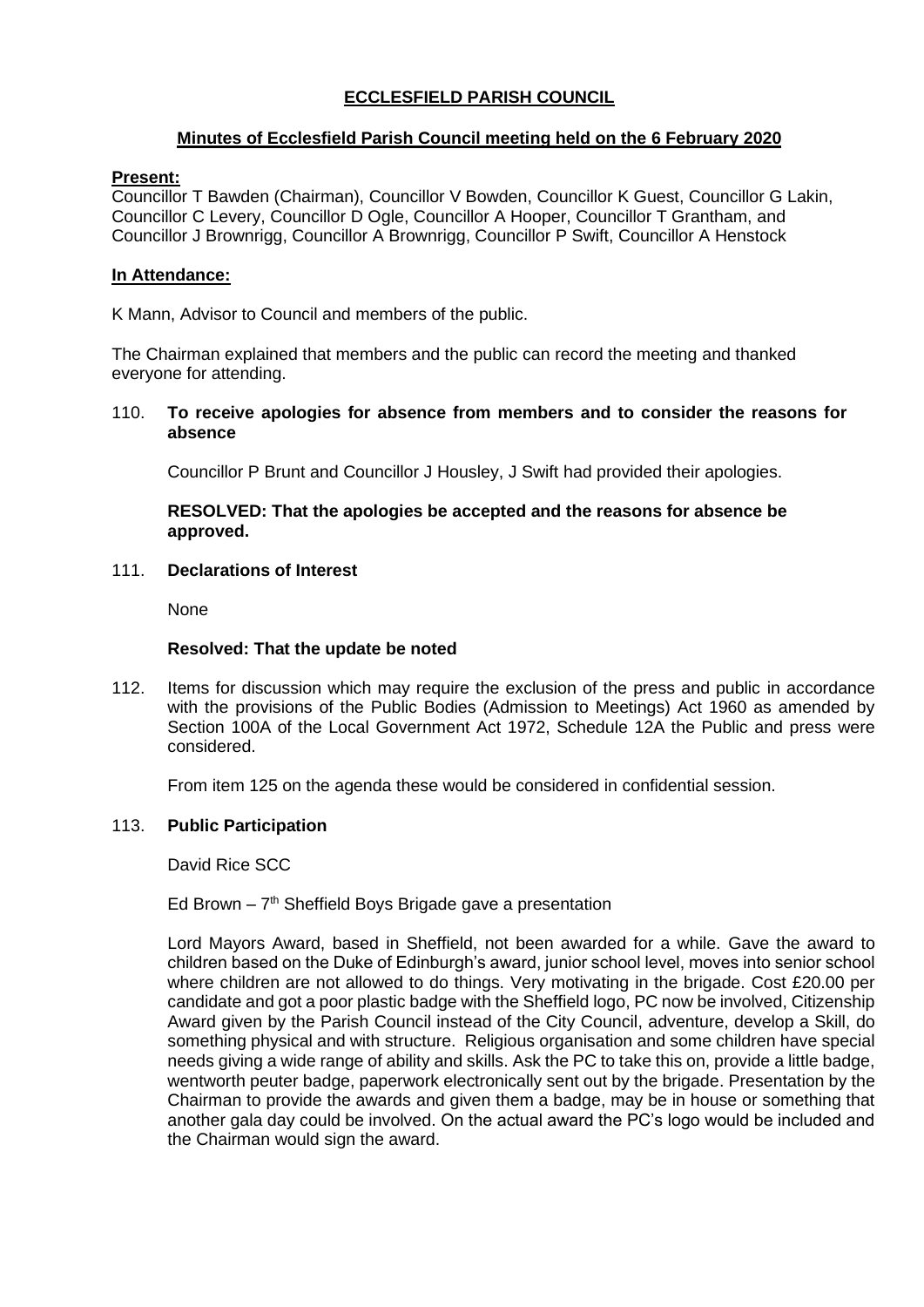Before Christmas organise a Christmas Party, invite some of the older generation of the congregation, very successful and the children enjoyed being with the older people. Some of the older people do not get out often. The Brigade would like to arrange a day trip, with Coopers Tours, Sheffield buses with disabled access, pick up people across the area and go to the Yorkshire Wildlife Park. Coach cost £425 for the day. Asking people to pay approx. £33.00 per trip for an adult plus carer. Asking the PC for a subsidy towards the trip costs. Some money left from the grant awarded before the Christmas trip to the pantomime. New venture and would like to do more of this in the future.

Cllr Hooper will take up the reason for the Lord Mayors Award to find out where it is and why Sheffield City Council will no longer do the award.

David Rice, Sheffield City Council

Two independent items brought to SCC. Email from Cllr Ogle, how can the Councils work together, quick wins, replacement swings etc for the summer holidays. Now some money for Angram Bank and Mortomley Park. Started consultation process but still ongoing. Happy to discuss the two parks.

Mortomley Park Climbing Frame – bigger budget, £18,200 available from Parks Improvement - £10k then some £8,160 Section 106 funding. Annual inspections completed by independent persons. Priorities are then looked into. Worked through some works. Overspend of over £4k. One is a Sutcliffe Play climbing frame, direct from the supplier. Early consultation from 2 schools, not yet set in stone. Install a trim trail to link from the school, up the hill to the play area. Resurface under climbing frame. Bike track and floor markings come forward from the schools too. Park boundary is the straight line – Jeffcott Road entrances are part of the housing estate. Colleagues in housing, not surfaced, not compliant, tree routes breaking up the footpaths, some houses are owned, not formal entrance.

Close the two entrances as a problem with ASB, debate to discuss, unsurfaced land. Possible reinstall for this summer. Timescale business case to council, May approval, installed for summer if capacity to do the work is available.

Contacts via the schools to be passed onto Aime and Dave asap. In before half term.

Trees owned by residents, need to write to Planning Enforcement to ask residents to sort out.

£12,400 for Angram Bank Park £10k Parks investment and £2k S106. Resurfacing work, basketball – things coming forward. Interesting more skateparks but none coming forward. Stocksbridge High School need to be included in the consultation.

Take signage off Angram Bank Park – remove the park information. Grenoside skatepark is being used by the 10 year olds.

Dave looks after the North of the area. Sites in Burngreen. Foam out, rubber matting better idea.

Dave or an officer to attend council in March or April with the response from the consultation events.

#### 114. **Committee Appointments**

To consider the chair of Finance & Premises Committee Nomination – proposal David Ogle, seconded Nomination – Kate Guest, seconded

Yes Councillor Kate Guest, Vice Chair David Ogle.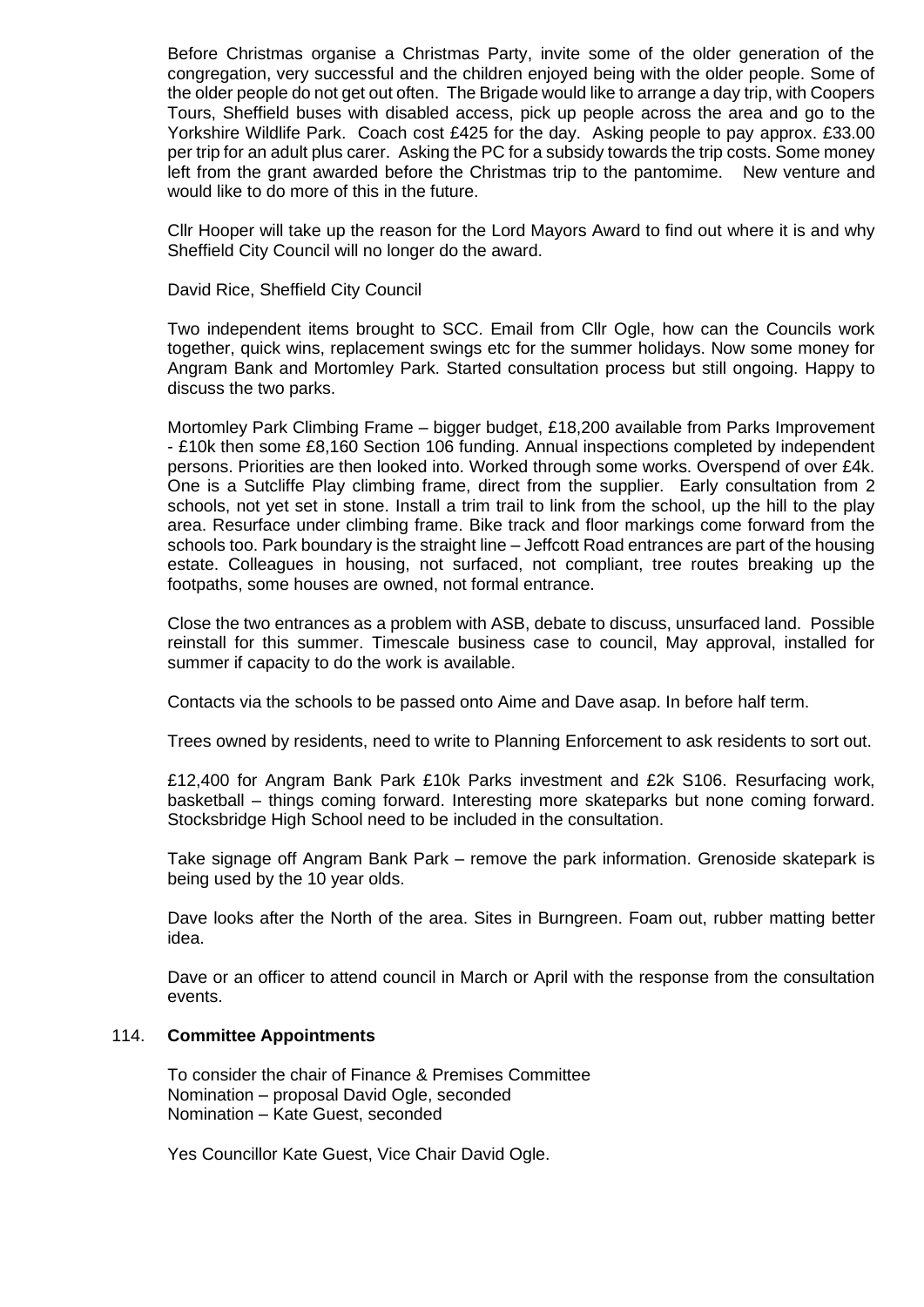To consider appointment of a member to join the Staffing Committee To consider the chair of Staffing Committee Suspend the ToR to appoint a Chair – mid term needs to be included Councillor Levery Chair of Staffing, Vice Chair of staffing

114.3 Staffing Committee member – Councillor J Housley, appointed to Staffing Committee.

### **RESOLVED: That**

- 115. **Minutes of previous meetings**
- 115.1 **To consider approval of the minutes of the Council meeting held on 9 January 2020**

There were a few grammatical amendments to be provided which were read out and council agreed with.

**RESOLVED: That approved subject to amends.**

115.2 **To consider approval of the minutes of the Environmental Planning Committee meeting held on the 16 January 2020**

**RESOLVED: That the minutes be approved.**

115.3 **To consider approval of the notes of the Neighbourhood Planning Working Group meeting held on the 16 January 2020 and recommendations of the Group below**

RECOMMENDATION TO COUNCIL: That a sum of no more than £5,000 from the Parish Survey budget 2020/21 for 5,000 tote bags be approved.

**RESOLVED That the recommendation be approved.**

115.4 **To consider approval of the minutes of the Finance & Premises Committee meeting held on the 23 January 2020 and recommendations listed below:**

RECOMMENDATION TO COUNCIL: That

- i) That the additional funds from the past Chairman's Allowance be included in the Financial Strategy for adoption (Pages 26 to 28 attached);
- ii) 3 new PC's and 2 new laptops be purchased at a cost of approx. £3,000;
- iii) The current contractor be asked to set up and install the new PC's and Laptops at the hourly rate of £38.00;
- iv) 10 engraved plaques with Ecclesfield Parish Council name and logo be purchased from the Admin Budget 2020/21 to provide to successful grant applicants in the future

# **RESOLVED: That approved subject to amends.**

**Monitors £300 approved Item 5 to go back to finance with a cost for the 10 plaques Approve the Fin Strategy**

115.5 **To consider approval of the Staffing Committee minutes from the 24 January 2020 and recommendations below:**

**RECOMMENDATION TO COUNCIL: That**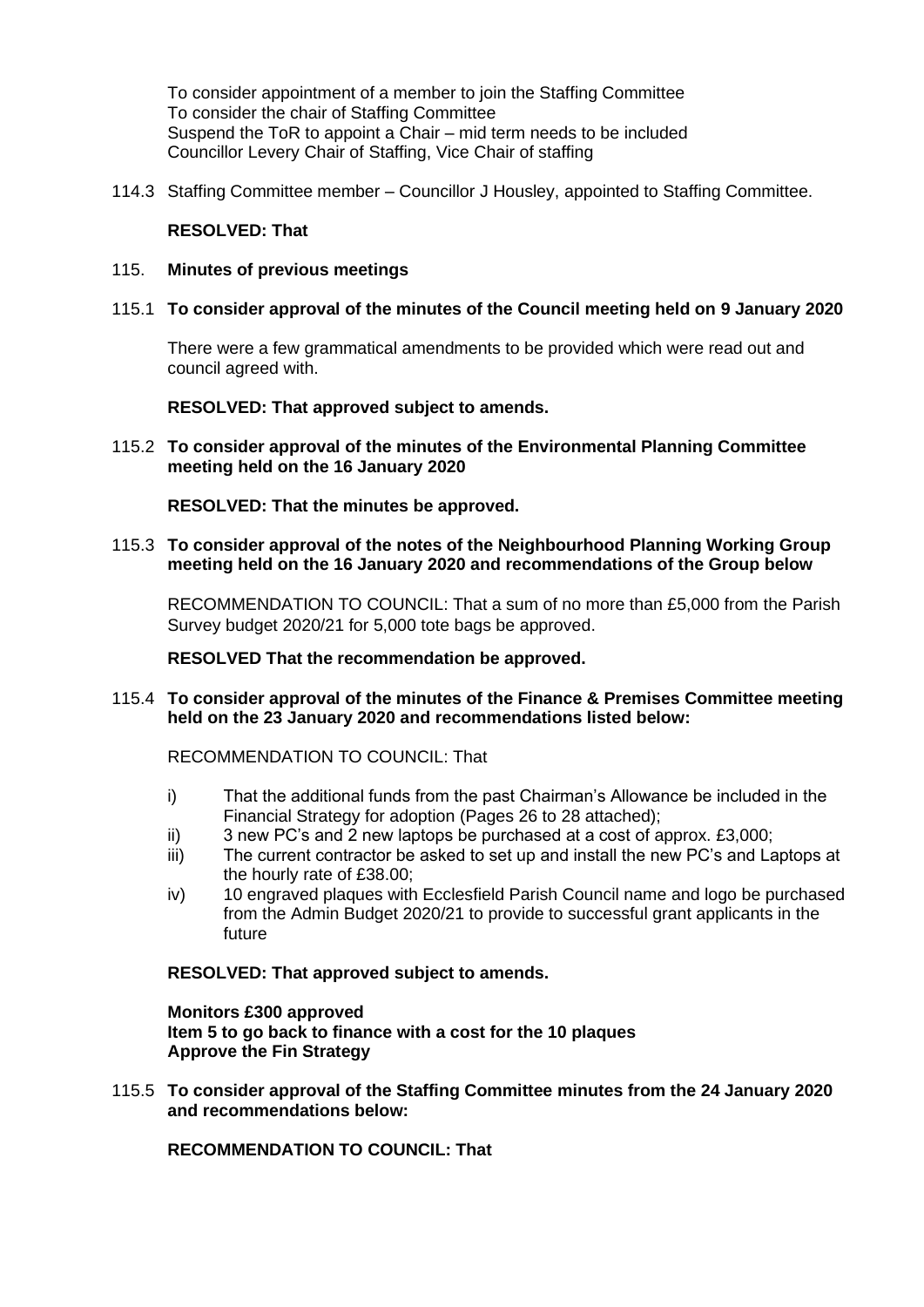- **i) The Grievance and Disciplinary Procedures be adopted; and**
- **ii) The training be approved for the Admin Officer and the costs be paid from the Training Budget 2019/20**

# **RESOLVED: That**

- **i) The minutes from the Staffing Committee be approved;**
- **ii) The Disciplinary and Grievance Policies be adopted; and**
- **iii) The Admin Officers training be approved from the Training Budget 2019/20**

# 116. **To consider holding a 125th Parish Council celebration event and garden competition**

A debate took place with regard to the  $125<sup>th</sup>$  parish council event. Tied in with VE Day, Veterans Day, Civic Day. A member of staff would put some ideas forward to the next council meeting.

Garden Competition

**RESOLVED: That the 125th Event come back to the next meeting and Garden Competition**

**1894 first meeting of the Parish Council adopted.** 

# **RESOLVED: That**

117. **To consider the Ecclesfield Parish Council logo colour as discussed at the previous meeting.**

A discussion took place with regard to the colour and business cards.

**RESOLVED: That Colour to be green, business card approved green background white writing.**

#### 118. **Financial matters:**

118.1 Bank Balances up to 30 January 2020

| £ 28,830.48 |
|-------------|
| £ 33,011.53 |
| £ 5,666.10  |
| £144,845.11 |
|             |
| £ 2,583.66  |
| £ 10,253.33 |
| £ 17,776.64 |
|             |

#### **RESOLVED: That the balances in the bank accounts be noted, move the £5666 into the current account.**

118.2 To consider approval of payment, for the month of January 2020 for £29,593.78 and bank reconciliation for the current account and imprest account.

# **RESOLVED: That approval be given to make the payments from January 2020 and the bank reconciliations be noted.**

118.3 To receive the Income and Expenditure report up to the 31 December 2019 provided to Finance & Premises Committee on the 23 January 2020.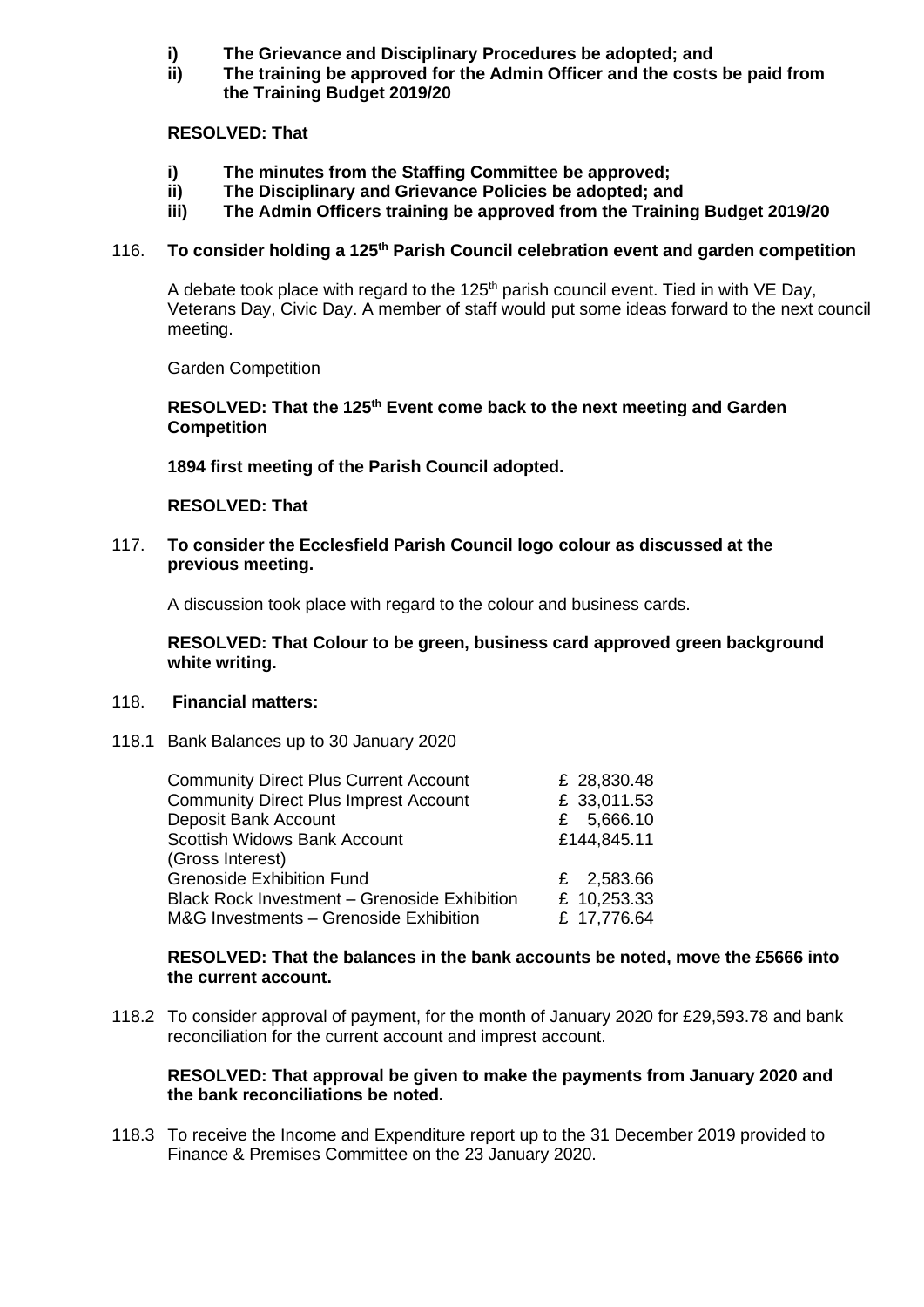**RESOLVED: That the Income and Expenditure be noted. Internal Control completed for the January payments.**

118.4 To note that a VAT Refund has been claimed from 1.10.19 – 31.12.19 for £2,560.16.

# **RESOLVED: That the update be noted.**

118.5 To consider approval of spending up to £1,200 on the precept leaflet being distributed to all properties in the Ecclesfield Parish Area.

£965 printing and posting – Hello print costs needed. The precept leaflet with amends be approved and circulated to all councils.

### **RESOLVED: That approval be given to spend £1,200 for printing and posting the leaflet and the costs to be taken from the Publicity Budget 2019/20**

118.6 To consider the Year End accounts quotation and preparation report from RBS Rialtas the Accounts Software provider.

#### **RESOLVED: That approval be given to spend £560.00 plus mileage at 0.45p per mile to complete the Year End Procedure for 2019/20.**

119 To receive an update on the refurbishment of the Community Room (plans previously circulated to councillors)

Councillor Lakin had circulated draft plans for the refurbishment of the community room which was discussed.

### **RESOLVED: That the plans be provided for a full discussion at the Finance & Premises Committee.**

120 **Totally Local**

Promote the organisation – Fix my Street free service, give as you live. To discuss at the next Council meeting.

#### **RESOLVED: That the council register with totally local and bring the other ideas forward to the council in March 2020.**

# 121 **To consider parking management system for the council's car park.**

A discussion took place with regard to the council's car park. Free signage given and £1.00. Drastic action if take this, we are providing a service. Problems and many attempts to do this. Should be last resort by issuing parking tickets. Look at alternative suggestions. The building and the land belongs to the parish. Costs for pop up bollard.

# **RESOLVED: That no further action.**

#### 122. **Policies for review**

122.1 Draft notice board Policy Notice board policy approved Noticeboards to get costs to have new ones. Cllrs to feed back to the office the state of each noticeboards and a new costs to Finance in March.

# **RESOLVED: That the Noticeboard Policy be approved and adopted**

122.2 Recording of Meetings Policy Review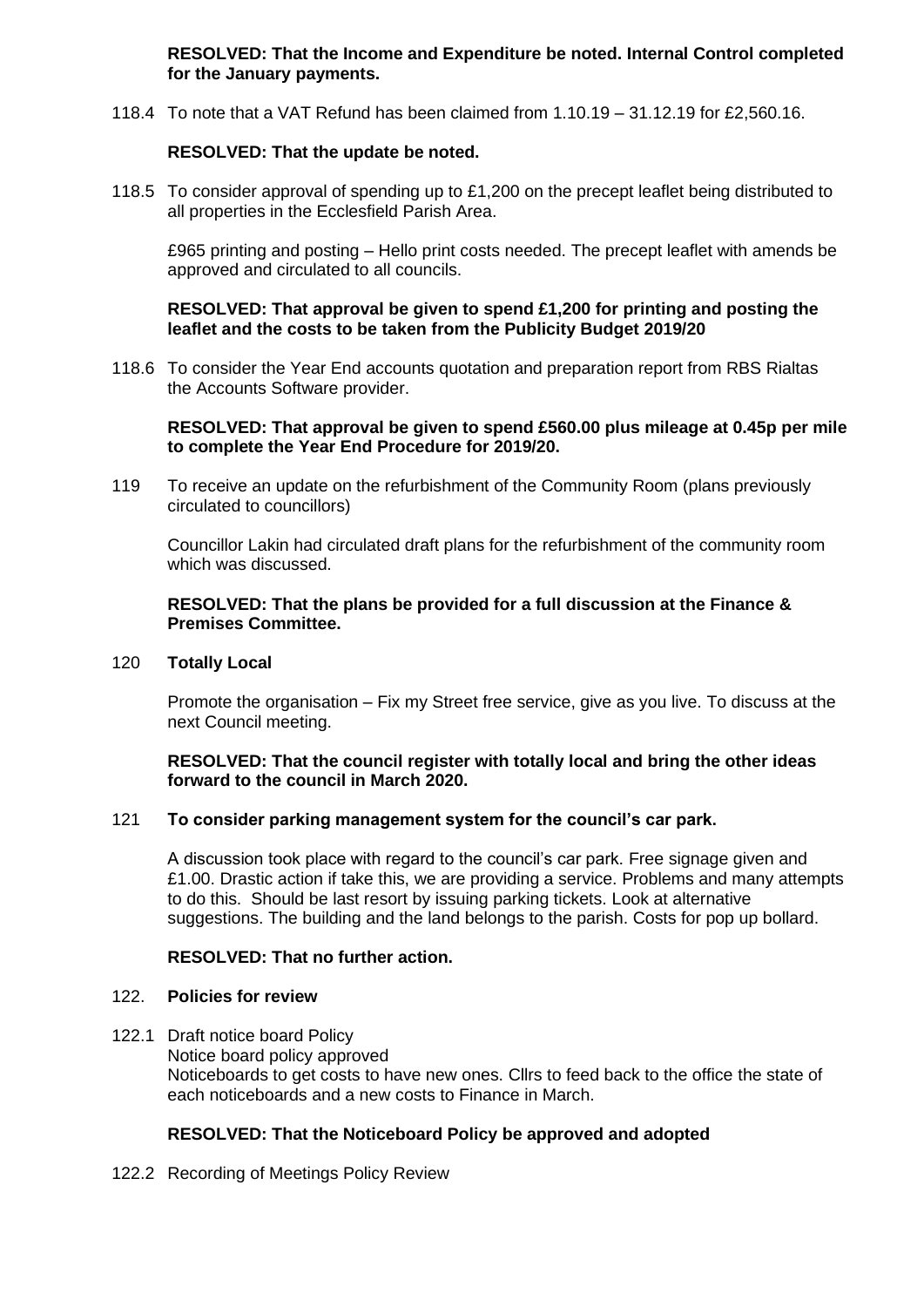**RESOLVED: That the recording of meeting Policy be approved and adopted**

# 123. **Correspondence**

**RESOLVED: That permission be given to St Marys Green Primary School to hold their School Council meetings in the Council Chamber monthly.**

#### 124. **Updates from Councillors**

- 124.1 Community Engagement Working Group
- 124.2 David Chadwick Working Group Update
- 124.3 EPC Implementation Plan
- 124.4 SCC Standards Committee
- 124.5 Ann Reresby Trust
- 124.6 Grenoside Advisory Body

We have held 2 meetings of the Advisory Body. We have discussed the Trusteeship of the Charity with a view for local Trustees to take over the Charity from EPC. The proposed Trustees would be the 2 Current EPC Councillors plus 2 past EPC Councillors. Other suitable possible Trustees have been identified. The Advisory body would continue as present.A successful model of this proposal is the Grenoside Old School Charity (Reading Room) in 2007. In April move from the PC as the Governing Body to trustees.

**RESOLVED: That the Grenoside Exhibition Foundation Charity take over the running of the charity and the Council approve the handover to the Charity. The Charity Commission would be informed and duty process would be followed.**

#### **Any solicitors or legal fees be taken from the Grenoside Fund.**

- 124.7 Ecclesfield Welfare Charities
- 124.8 Ecclesfield Civil Parish Archiving Project

The archiving project, piece of land on Green Lane, now a sports club was a WW2 Airfield, meeting next week to do an event on site. Helicopter landing in the park and possibly an RAF flypast. Because it is VE day that the new coordinator organises a WW2 event. Date to be confirmed.

#### 125. **Confidential Matters**

In accordance with the provisions of the Public Bodies (Admission to Meetings) Act 1960 as amended by Section 100A of the Local Government Act 1972, Schedule 12A the Public and press are asked to leave the meeting.

**RESOLVED: That Council agreed a motion to consider Confidential Matters and members of the public left the meeting.**

**Boys brigade – coach trip paid from £425.00 any other funding to come to council via a grant application.**

**PC Award to be approved to be taken on and badges and proper certificates, to work with the Brigade. The Award to be available to all Ecclesfield Parish Area youths – liaise and do an article in look local. 5 - 18 years of age. Badges £1.25 each.**

- 126. **Grants – Recommendation from Finance & Premises Committee**
	- **i) Thorncliffe Tennis Club be awarded £1,456.72 - Local Government – (Miscellaneous Provisions) Act 1976 s19 from the Grants Budget 2020/21;**
	- **ii) Friends of Grenoside Green be awarded £1,100 - Local Government Act 1972 ss111 from the Grants Budget 2020/21; and**
	- **iii) Chatty Crafters be awarded £801.00 Local Government Act 1972 s144 from the Grants Budget 2020/21**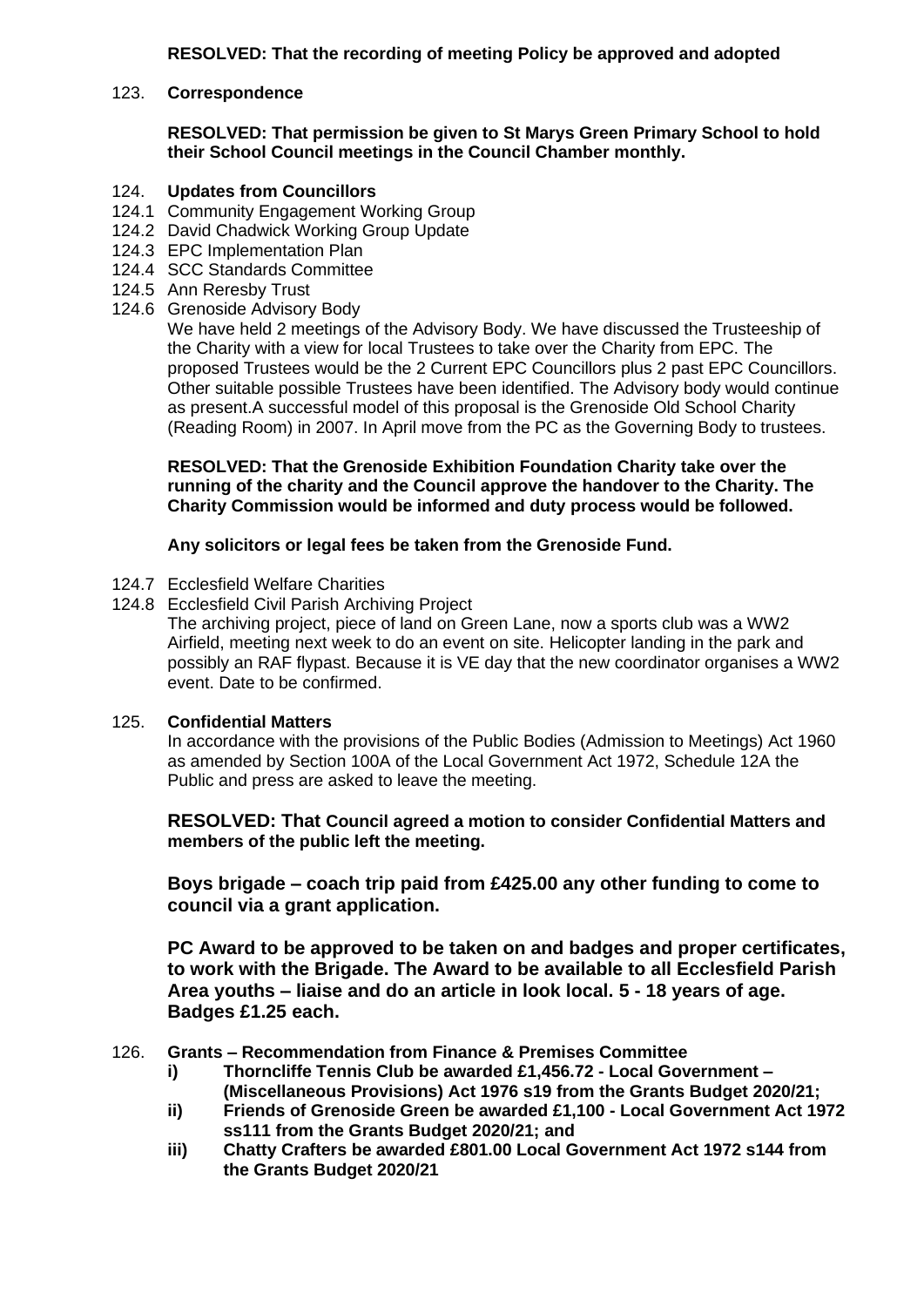### **All grants be approved.**

#### 127. **Telephone System**

The quotations were considered by council.

### **RESOLVED: That 8x8 Communications be appointed the contractor to provide an updated telephone system from the admin budget 2019/20.**

#### 128. **Projector and Screen**

The quotations were considered by council.

### **RESOLVED: That**

### **i) The projector be purchased from Amazon at the cost of £463.00 with free delivery; and**

#### **ii) The screen be purchased from Amazon for a cost of £129.99 from the capital budget 2019/20**

#### 129. **Chairman's Chains**

Cabinet and chains to be considered at Finance & Premises Committee.

First councillor to be included on the chain. Consort chain donated by Cllr Bowden's uncle.

For info.

#### 130. **Staffing Update**

Clerk/RFO Role

5 applicants, 2 CiLCA qualified and 10 years experience. Thanks for following the procedure and moving forward

Chairs finance, staffing and chair of council to be the interview panel for the Clerk role on the 10 Feb. Extraordinary meeting agreed for the candidates shortlisted to provide a presentation on 20 February in private.

Community Liaison & Archive Coordinator Post Update

Deadline 28 Feb shortlisting on the 9 March.

#### 131. **Closure and date of next meetings:**

- 131.1 To consider the date of the Annual Meeting of the Council to be 14 May 2020 at 7.00pm.
- 131.2 To consider holding the Annual Parish meeting on the 2 April 2020 at 7.00pm. Gatty Hall, Miners Welfare Club, Grenoside Community Centre EPIC Theatre. 7.00pm Parish Meeting,
- 131.1 To consider the attached schedule of meeting dates for meetings from May 2020 April 2021.

#### **Current Year meeting dates:**

Staffing Committee – 2.00pm – 14 February 2020 Planning Committee – 6.30pm – 20 February 2020 Finance & Premises Committee – 6.30pm – 13 February 2020 Council – 7.00pm – 5 March 2020 Planning Committee – 6.30pm – 19 March 2020